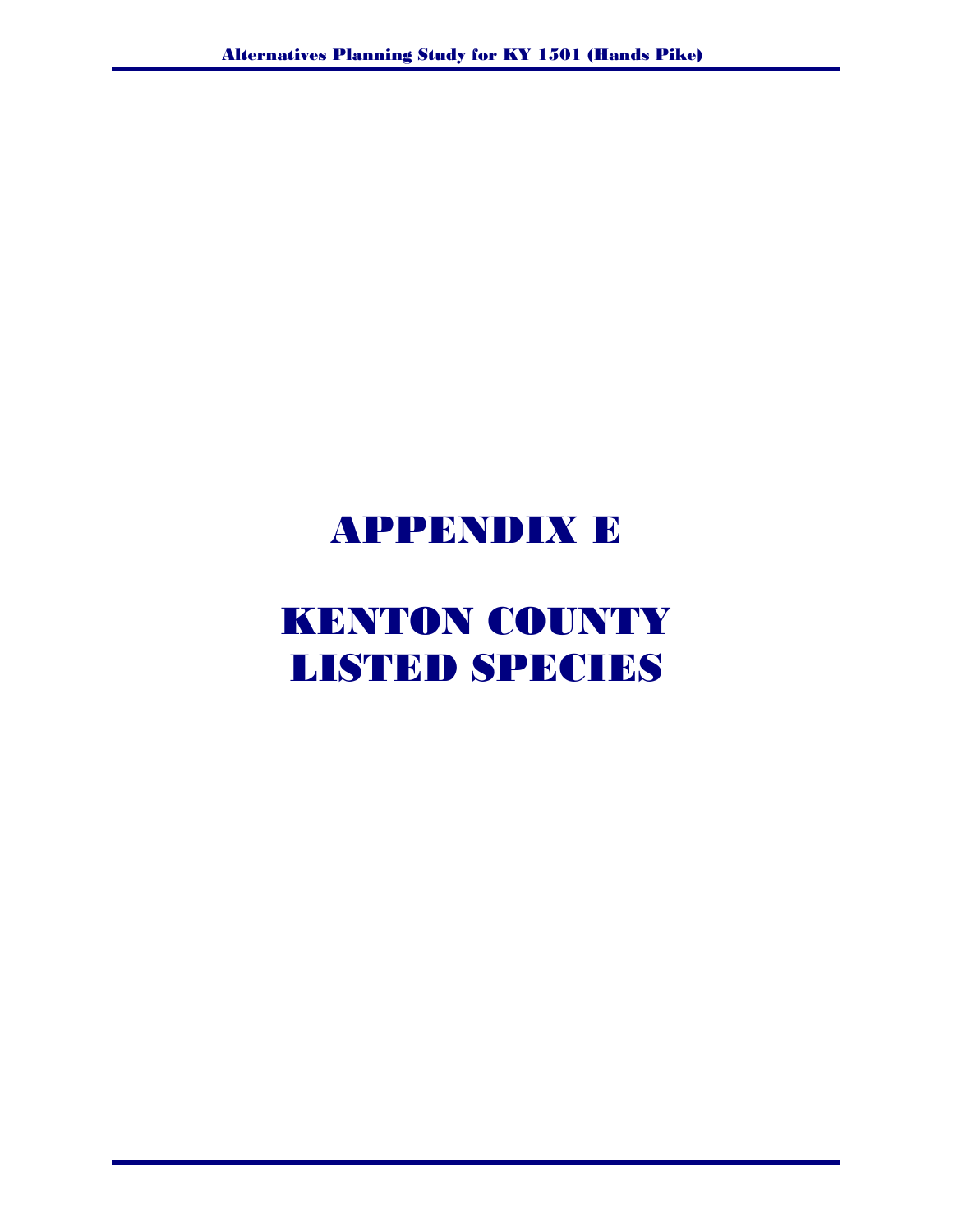### **Report of**

**Endangered, Threatened, and Special Concern Plants, Animals, and Natural Communities for Kenton County, Kentucky**

> **Kentucky State Nature Preserves Commission 801 Schenkel Lane Frankfort, KY 40601 (502) 573-2886 (phone) (502) 573-2355 (fax)**

**www.naturepreserves.ky.gov**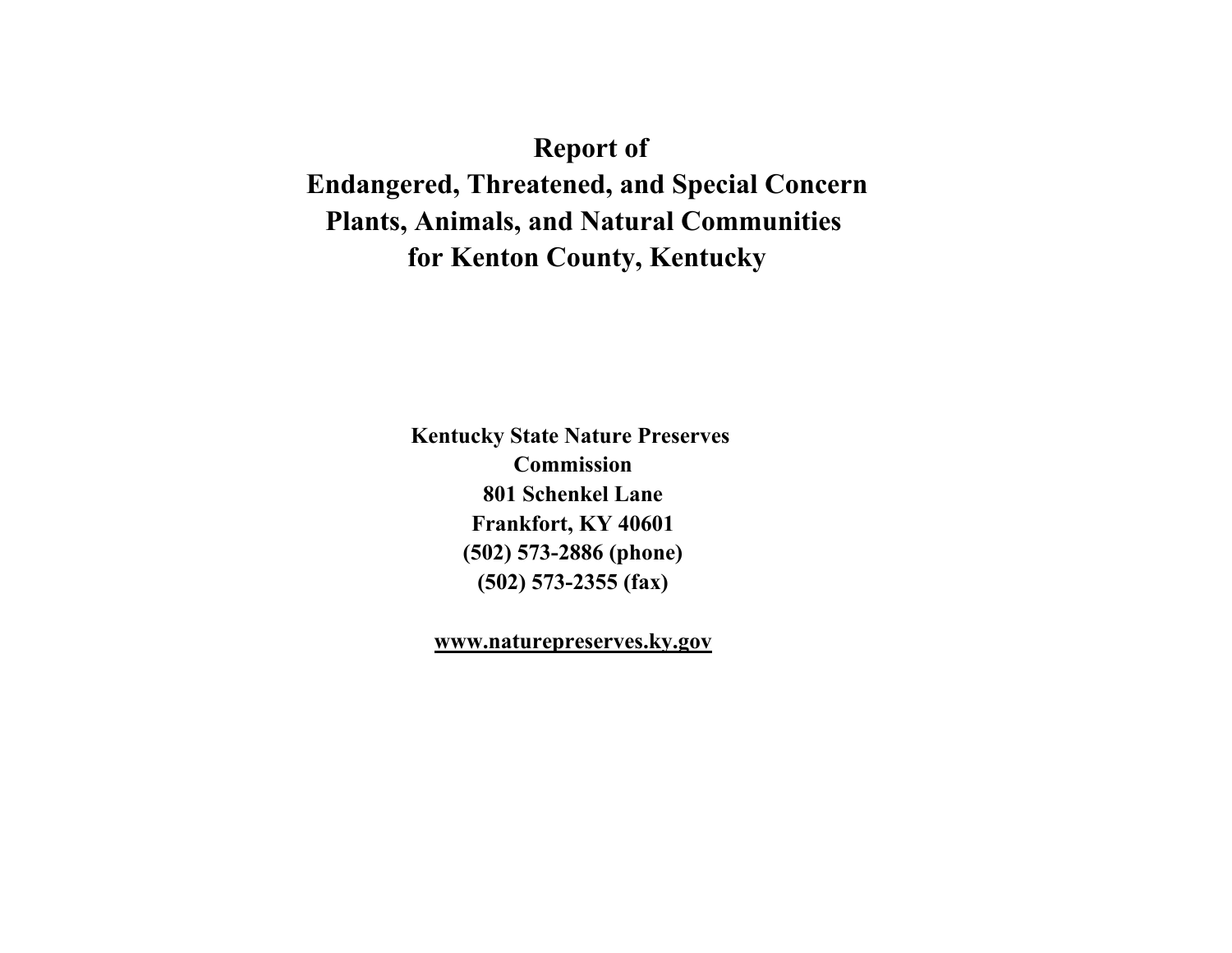### Kentucky State Nature Preserves Commission Key for County List Report

Within a county, elements are arranged first by taxonomic complexity (plants first, natural communities last), and second by scientific name. A key to status, ranks, and count data fields follows.

#### **STATUS**

| KSNPC: Kentucky State Nature Preserves Commission status: |  |  |                                                                                                   |  |  |  |  |  |
|-----------------------------------------------------------|--|--|---------------------------------------------------------------------------------------------------|--|--|--|--|--|
|                                                           |  |  | N or blank = none $E =$ endangered T = threatened S = special concern H = historic X = extirpated |  |  |  |  |  |

USESA: U.S. Fish and Wildlife Service status: blank = none  $C =$  candidate  $LT =$  listed as threatened  $LE =$  listed as endangered SOMC = Species of Management Concern

#### **RANKS**

GRANK: Estimate of element abundance on a global scale:

| $G1 =$ Critically imperiled        | $GU = Unrankable$                                                                                   |
|------------------------------------|-----------------------------------------------------------------------------------------------------|
| $G2 =$ Imperiled                   | $G#?$ = Inexact rank (e.g. $G2$ ?)                                                                  |
| $G3 =$ Vulnerable                  | $G\#Q =$ Questionable taxonomy                                                                      |
| $G4 =$ Apparently secure           | $G#T#$ = Infraspecific taxa (Subspecies and variety abundances are coded with a 'T' suffix; the 'G' |
| $G5 =$ Secure                      | portion of the rank then refers to the entire species)                                              |
| $GH = Historic$ , possibly extinct | $GNR = Unranked$                                                                                    |
| $GX =$ Presumed extinct            | $GNA = Not applicable$                                                                              |

SRANK: Estimate of element abundance in Kentucky:

| $S1 =$ Critically imperiled           | $SU = Unrankable$               | Migratory species may have separate ranks for different |
|---------------------------------------|---------------------------------|---------------------------------------------------------|
| $S2 =$ Imperiled                      | $S#?$ = Inexact rank (e.g. G2?) | population segments (e.g. S1B, S2N, S4M):               |
| $S3 =$ Vulnerable                     | $S#Q =$ Questionable taxonomy   | $S#B =$ Rank of breeding population                     |
| $S4 =$ Apparently secure              | $S\#T\#$ = Infraspecific taxa   | $S#N =$ Rank of non-breeding population                 |
| $S5 =$ Secure                         | $SNR = Unranked$                | $S#M = Rank$ of transient population                    |
| $SH = H$ istoric, possibly extirpated | $SNA = Not applicable$          |                                                         |
| $SX =$ Presumed extirpated            |                                 |                                                         |

#### **COUNT DATA FIELDS**

# OF OCCURRENCES: Number of occurrences of a particular element from a county. Column headings are as follows:

E - currently reported from the county

- H reported from the county but not seen for at least 20 years
- F reported from county & cannot be relocated but for which further inventory is needed
- X known to have extirpated from the county
- U reported from a county but cannot be mapped to a quadrangle or exact location.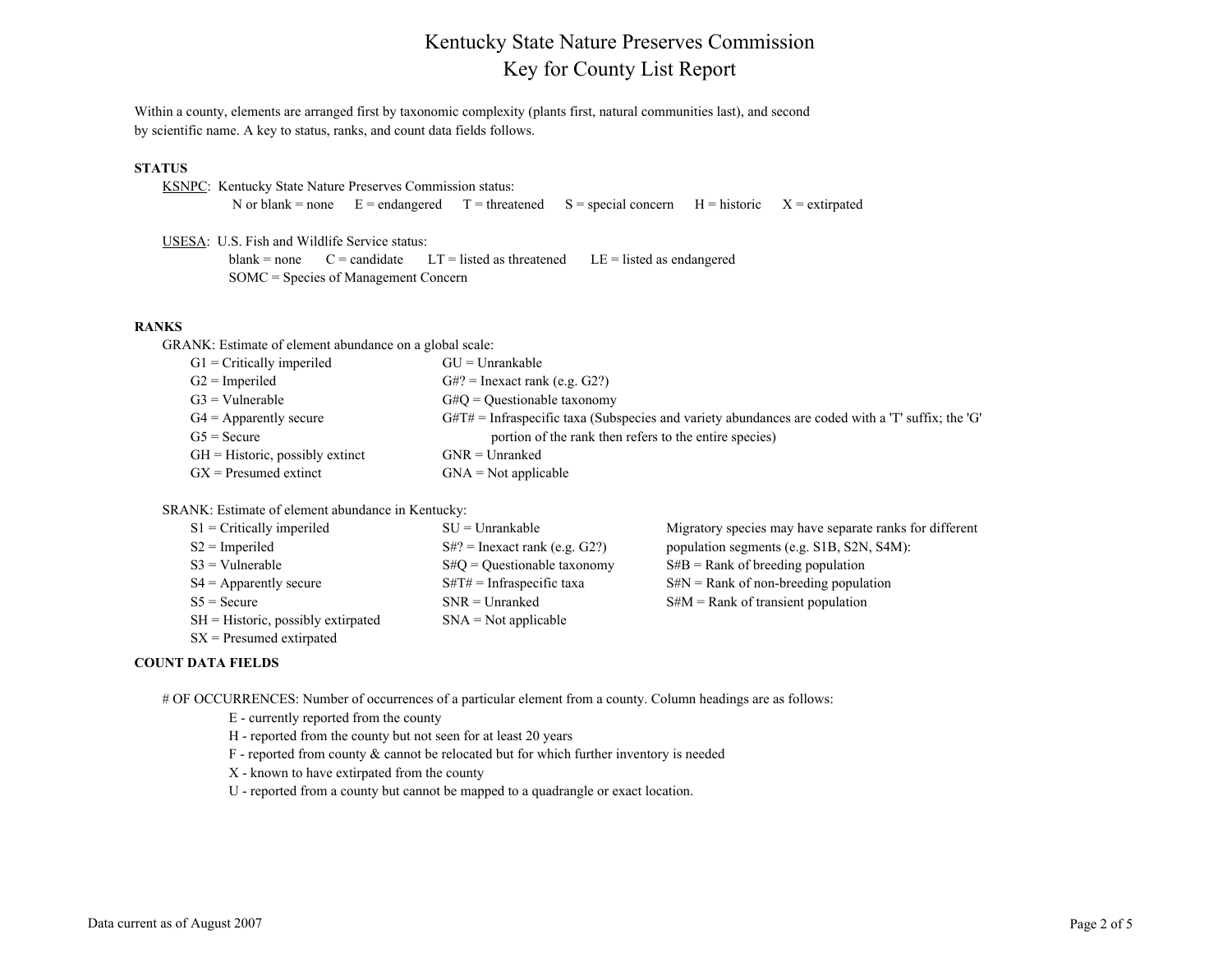The data from which the county report is generated is continually updated. The date on which the report was created is in the report footer. Contact KSNPC for a current copy of the report.

Please note that the quantity and quality of data collected by the Kentucky Natural Heritage Program are dependent on the research and observations of many individuals and organizations. In most cases, this information is not the result of comprehensive or site-specific field surveys; many natural areas in Kentucky have never been thoroughly surveyed, and new species of plants and animals are still being discovered. For these reasons, the Kentucky Natural Heritage Program cannot provide a definitive statement on the presence, absence, or condition of biological elements in any part of Kentucky. Heritage reports summarize the existing information known to the Kentucky Natural Heritage Program at the time of the request regarding the biological elements or locations in question. They should never be regarded as final statements on the elements or areas being considered, nor should they be substituted for on-site surveys required for environmental assessments.

KSNPC appreciates the submission of any endangered species data for Kentucky from field observations. For information on data reporting or other data services provided by KSNPC, please contact the Data Manager at:

Kentucky State Nature Preserves Commission 801 Schenkel Lane Frankfort, KY 40601 (502) 573-2886 (phone) (502) 573-2355 (fax) email: naturepreserves@ky.gov internet: www.naturepreserves.ky.gov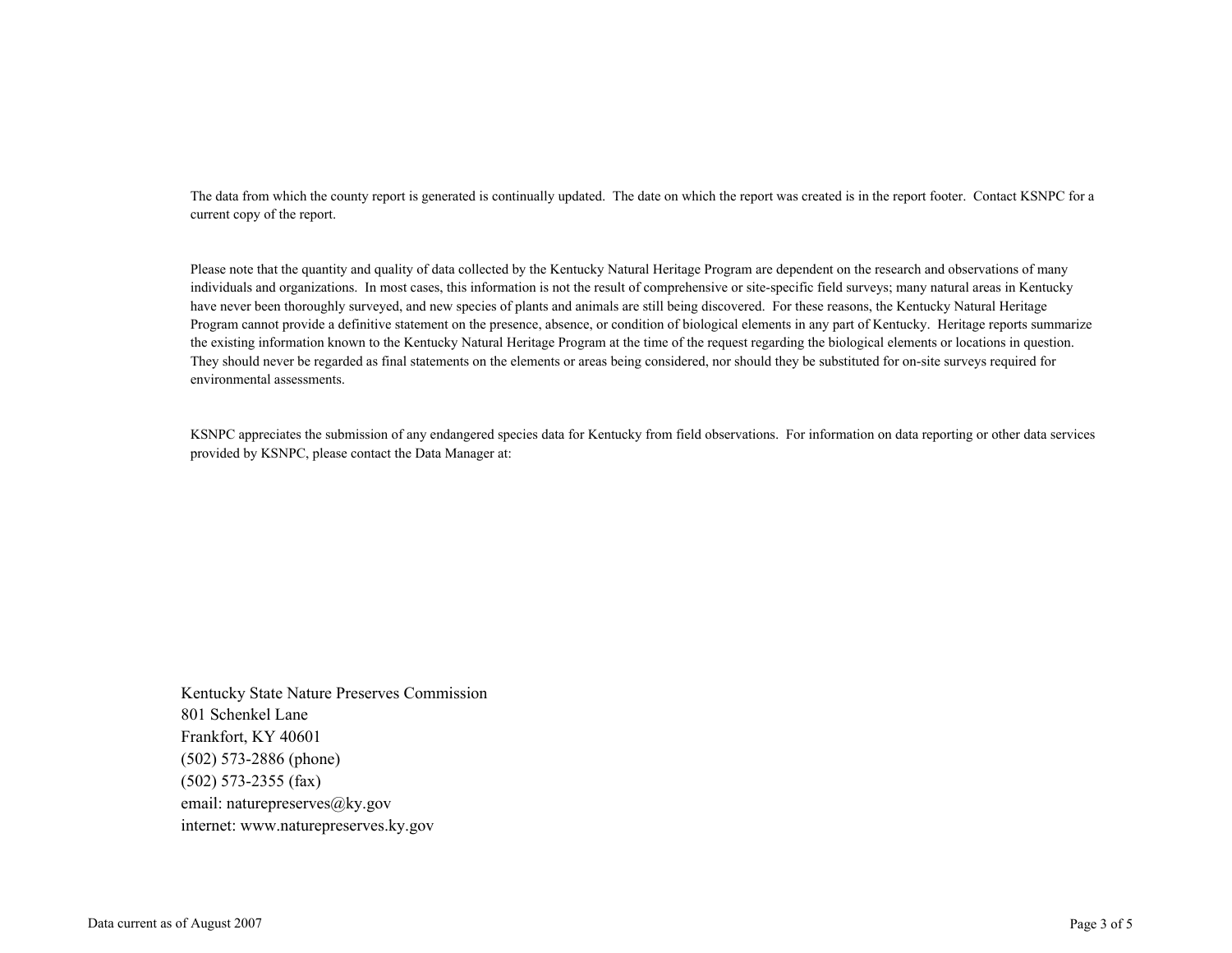#### County Report of Endangered, Threatened, and Special Concern Plants, Animals, and Natural Communities of Kentucky Kentucky State Nature Preserves Commission

| Renucky State Nature Preserves Commission |                           |                                               |                           |                 |                             |                  |                  | # of Occurrences |                  |                  |
|-------------------------------------------|---------------------------|-----------------------------------------------|---------------------------|-----------------|-----------------------------|------------------|------------------|------------------|------------------|------------------|
| County                                    | <b>Taxonomic Group</b>    | Scientific name                               | Common name               | <b>Statuses</b> | Ranks                       | E                | $\bf H$          | F                | X                | U                |
| Kenton                                    | Vascular Plants           | Oenothera triloba                             | Stemless Evening-primrose | T/              | G4 / S1S2                   | $\boldsymbol{0}$ | -1               | $\boldsymbol{0}$ | $\boldsymbol{0}$ | $\mathbf{0}$     |
| Kenton                                    | <b>Vascular Plants</b>    | Philadelphus inodorus                         | Mock Orange               | T/              | G4G5 / S1S2                 | $\mathbf{1}$     | $\boldsymbol{0}$ | $\bf{0}$         | $\boldsymbol{0}$ | $\mathbf{0}$     |
| Kenton                                    | <b>Vascular Plants</b>    | Trifolium stoloniferum                        | Running Buffalo Clover    | T/LE            | G3 / S2S3                   | -1               | $\boldsymbol{0}$ | 1                | $\overline{2}$   | $\mathbf{0}$     |
| Kenton                                    | <b>Aquatic Snails</b>     | Leptoxis praerosa                             | Onyx Rocksnail            | S/ SOMC         | G5 / S3S4                   | $\boldsymbol{0}$ | $\boldsymbol{0}$ | $\boldsymbol{0}$ | $\mathbf{1}$     | $\mathbf{0}$     |
| Kenton                                    | <b>Freshwater Mussels</b> | Alasmidonta marginata                         | Elktoe                    | T/SOMC          | G4 / S2                     | -1               | $\overline{0}$   | $\boldsymbol{0}$ | $\theta$         | $\mathbf{0}$     |
| Kenton                                    | <b>Freshwater Mussels</b> | Cumberlandia monodonta                        | Spectaclecase             | E/C             | G2G3 / S1                   | $\mathbf{0}$     | $\overline{0}$   | $\bf{0}$         | $\overline{2}$   | $\mathbf{0}$     |
| Kenton                                    | Freshwater Mussels        | Cyprogenia stegaria                           | Fanshell                  | E / LE          | GI / SI                     | 3                | 1                | $\bf{0}$         | $\mathbf{1}$     | $\mathbf{0}$     |
| Kenton                                    | Freshwater Mussels        | Epioblasma obliquata obliquata                | Catspaw                   | E / LE          | G1T1/S1                     | $\boldsymbol{0}$ | $\boldsymbol{0}$ | $\boldsymbol{0}$ | $\mathbf{1}$     | $\boldsymbol{0}$ |
| Kenton                                    | <b>Freshwater Mussels</b> | Epioblasma torulosa rangiana                  | Northern Riffleshell      | E/LE            | G2T2 / S1                   | $\mathbf{0}$     | $\boldsymbol{0}$ | $\bf{0}$         | $\mathbf{1}$     | $\mathbf{0}$     |
| Kenton                                    | Freshwater Mussels        | Epioblasma triquetra                          | Snuffbox                  | E / SOMC        | G3 / S1                     | $\mathbf{0}$     | $\mathbf{0}$     | $\boldsymbol{0}$ | $\mathbf{1}$     | $\mathbf{0}$     |
| Kenton                                    | <b>Freshwater Mussels</b> | Fusconaia subrotunda                          | Longsolid                 | S/              | G3 / S3                     | -1               | $\boldsymbol{0}$ | $\bf{0}$         | $\overline{2}$   | $\mathbf{0}$     |
| Kenton                                    | <b>Freshwater Mussels</b> | Lampsilis abrupta                             | Pink Mucket               | E/LE            | G2 / S1                     | $\boldsymbol{0}$ | 1                | $\bf{0}$         | 2                | $\mathbf{0}$     |
| Kenton                                    | <b>Freshwater Mussels</b> | Lampsilis ovata                               | Pocketbook                | E/              | G5 / S1                     | $\boldsymbol{0}$ | 0                | $\boldsymbol{0}$ | $\overline{2}$   | $\boldsymbol{0}$ |
| Kenton                                    | <b>Freshwater Mussels</b> | Lasmigona compressa                           | Creek Heelsplitter        | E/              | G5 / S1                     | $\boldsymbol{0}$ | $\boldsymbol{0}$ | $\boldsymbol{0}$ | $\mathbf{1}$     | $\mathbf{0}$     |
| Kenton                                    | Freshwater Mussels        | Leptodea leptodon                             | Scaleshell                | X/LE            | GI / SX                     | $\mathbf{0}$     | 0                | $\bf{0}$         | $\mathbf{1}$     | $\mathbf{0}$     |
| Kenton                                    | <b>Freshwater Mussels</b> | Obovaria retusa                               | <b>Ring Pink</b>          | E / LE          | GI / SI                     | $\boldsymbol{0}$ | $\bf{0}$         | $\boldsymbol{0}$ | 2                | $\mathbf{0}$     |
| Kenton                                    | <b>Freshwater Mussels</b> | Plethobasus cooperianus                       | Orangefoot Pimpleback     | E / LE          | GI / SI                     | $\boldsymbol{0}$ | $\boldsymbol{0}$ | $\bf{0}$         | $\mathbf{1}$     | $\boldsymbol{0}$ |
| Kenton                                    | Freshwater Mussels        | Plethobasus cyphyus                           | Sheepnose                 | E/C             | G3 / S1                     | $\mathbf{0}$     | $\boldsymbol{0}$ | $\bf{0}$         | $\overline{2}$   | $\mathbf{0}$     |
| Kenton                                    | Freshwater Mussels        | Pleurobema clava                              | Clubshell                 | E/LE            | G2/S1                       | $\boldsymbol{0}$ | $\theta$         | $\boldsymbol{0}$ | $\overline{2}$   | $\boldsymbol{0}$ |
| Kenton                                    | Freshwater Mussels        | Pleurobema plenum                             | Rough Pigtoe              | E / LE          | GI / SI                     | $\mathbf{0}$     | $\boldsymbol{0}$ | $\bf{0}$         | $\mathbf{1}$     | $\mathbf{0}$     |
| Kenton                                    | <b>Freshwater Mussels</b> | Pleurobema rubrum                             | Pyramid Pigtoe            | E / SOMC        | G2 / S1                     | $\mathbf{0}$     | $\mathbf{0}$     | $\bf{0}$         | $\overline{2}$   | $\mathbf{0}$     |
| Kenton                                    | Freshwater Mussels        | Quadrula cylindrica cylindrica                | Rabbitsfoot               | T/SOMC          | G3T3 / S2                   | $\boldsymbol{0}$ | $\boldsymbol{0}$ | $\bf{0}$         | $\mathbf{1}$     | $\Omega$         |
| Kenton                                    | <b>Freshwater Mussels</b> | Simpsonaias ambigua                           | Salamander Mussel         | T/SOMC          | G3 / S2S3                   |                  | $\boldsymbol{0}$ | $\bf{0}$         | $\mathbf{1}$     | $\mathbf{0}$     |
| Kenton                                    | Insects                   | Dryobius sexnotatus                           | Sixbanded Longhorn Beetle | T/SOMC          | GNR / S1                    | $\boldsymbol{0}$ | $\boldsymbol{0}$ | 1                | $\boldsymbol{0}$ | $\boldsymbol{0}$ |
| Kenton                                    | Fishes                    | Acipenser fulvescens                          | Lake Sturgeon             | E / SOMC        | G3G4/S1                     | $\boldsymbol{0}$ | 1                | $\boldsymbol{0}$ | $\boldsymbol{0}$ | $\boldsymbol{0}$ |
| Kenton                                    | Fishes                    | Atractosteus spatula                          | Alligator Gar             | E / SOMC        | G3G4/S1                     | $\boldsymbol{0}$ | 1                | $\bf{0}$         | $\boldsymbol{0}$ | $\boldsymbol{0}$ |
| Kenton                                    | Amphibians                | Cryptobranchus alleganiensis<br>alleganiensis | Eastern Hellbender        | S/SOMC          | G3G4T3T4/<br>S <sub>3</sub> | $\mathbf{0}$     | $\mathbf{0}$     | $\mathbf{0}$     | $\mathbf{1}$     | $\boldsymbol{0}$ |
| Kenton                                    | Amphibians                | Plethodon cinereus                            | Redback Salamander        | S/              | G5 / S3                     | 9                | $\overline{4}$   | $\mathbf{0}$     | $\theta$         | $\mathbf{0}$     |